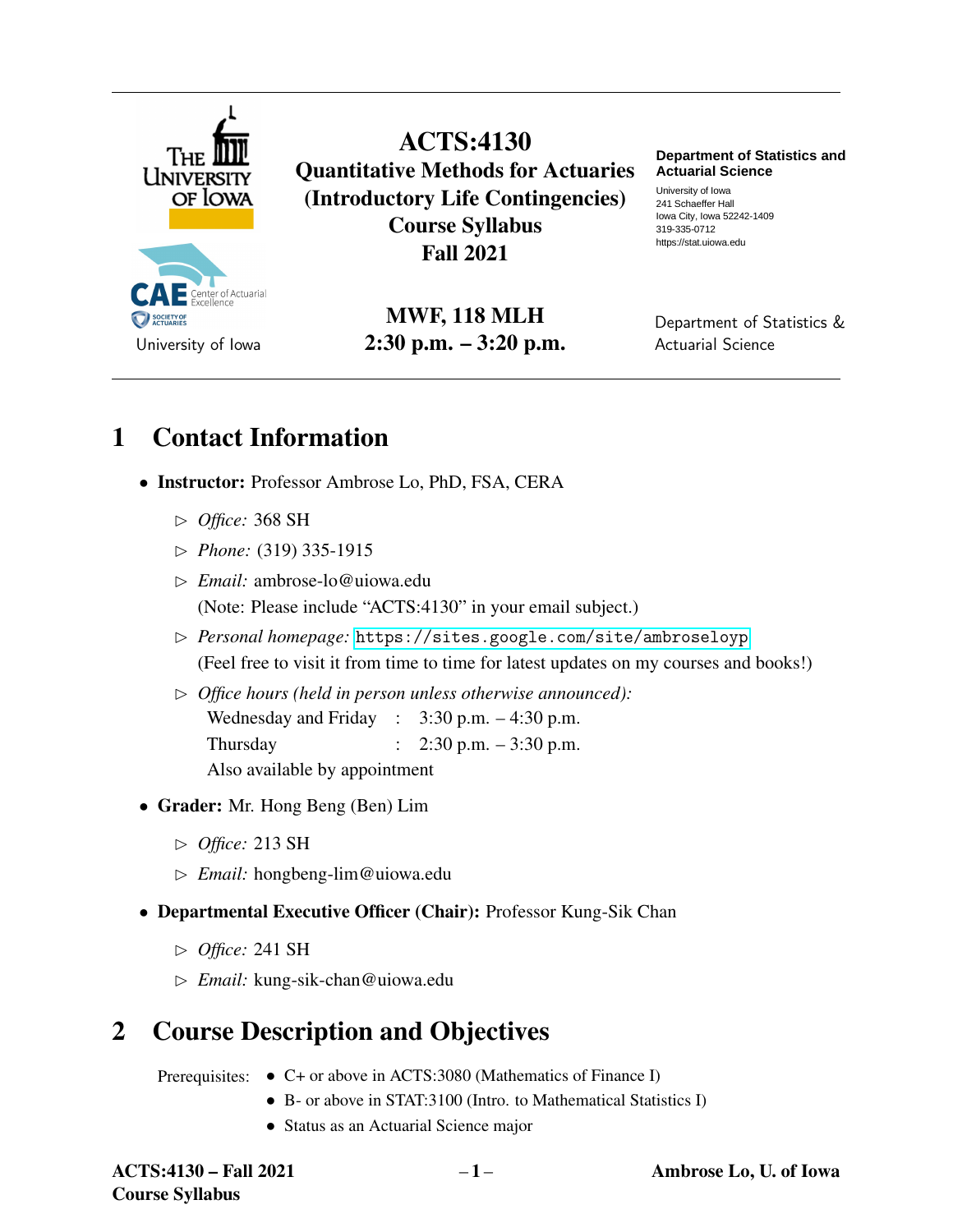Building upon your prior exposure to actuarial science and preparation in mathematical statistics, this introductory course for B.S. and M.S. in Actuarial Science students develops a probabilistic foundation for *life contingencies*, which is a central subject in actuarial science concerned with *contingent* cash flows and the theme of the Long-Term Actuarial Mathematics (LTAM) Exam offered by the Society of Actuaries (SOA). Using the future lifetime random variable as the basic building block, we will set up a quantitative framework for doing pricing and reserving for common life insurance and annuity products. This requires skills for dealing with random events (because the cash flows of life insurance and annuity products are contingent on the *random* lifetimes of their policyholders) and time value of money (because the cash flows arise in the future), which are the topics of Exams P and FM.

At the University of Iowa (UI), we have a total of three courses devoted to life contingencies. They are ACTS:4130 (current course), ACTS:4180 *Life Contingencies I* (to be offered in Spring 2022), and ACTS:4280 *Life Contingencies II* (to be offered in Fall 2022).

# 3 Exam LTAM

Exam LTAM is a four-hour 96-point exam with a mix of multiple-choice and written-answer questions (the only SOA exam with such a hybrid structure). It consists of two sections:

- *Section A (Multiple-Choice):* 20 multiple-choice questions, each worth 2 points for a total of 40 points. Each question includes five answer choices identified by  $(A)$  to  $(E)$ .
- *Section B (Written-Answer)*: 6 to 7 written-answer questions, worth a total of 56 points. These questions are usually divided into several parts and span multiple topics in the exam syllabus. In addition to doing calculations, some questions may require that you derive formulas, make interpretations, and give verbal explanations.

The latest syllabus of Exam LTAM can be accessed from

[https://www.soa.org/globalassets/assets/files/edu/2021/fall/syllabi/ltam.pdf.](https://www.soa.org/globalassets/assets/files/edu/2021/fall/syllabi/ltam.pdf)

There you can find a link to the [LTAM Introductory Study Note,](https://www.soa.org/globalassets/assets/files/edu/2021/fall/intro-study-notes/2021-fall-intro-ltam.pdf) whose appendix contains the links to the LTAM sample multiple-choice and written-answer questions. For your convenience, the links to the sample questions are given directly below:

- Multiple-choice questions:<https://www.soa.org/Files/Edu/2018/edu-spring-ltam-ques.pdf>
- Multiple-choice solutions:<https://www.soa.org/Files/Edu/2018/edu-spring-ltam-sol.pdf>
- Written-answer questions:<https://www.soa.org/Files/Edu/2018/edu-spring-ltam-wa-ques.pdf>
- Written-answer solutions:<https://www.soa.org/Files/Edu/2018/edu-spring-ltam-wa-sol.pdf>

In this course, we will go over many of these sample questions as well as past LTAM exam questions to consolidate our understanding of the course materials. As the Introductory Study Note says,

"knowledge and understanding of life contingency concepts are significantly enhanced through working out problems based on those concepts, including textbook problems and other sources of sample problems."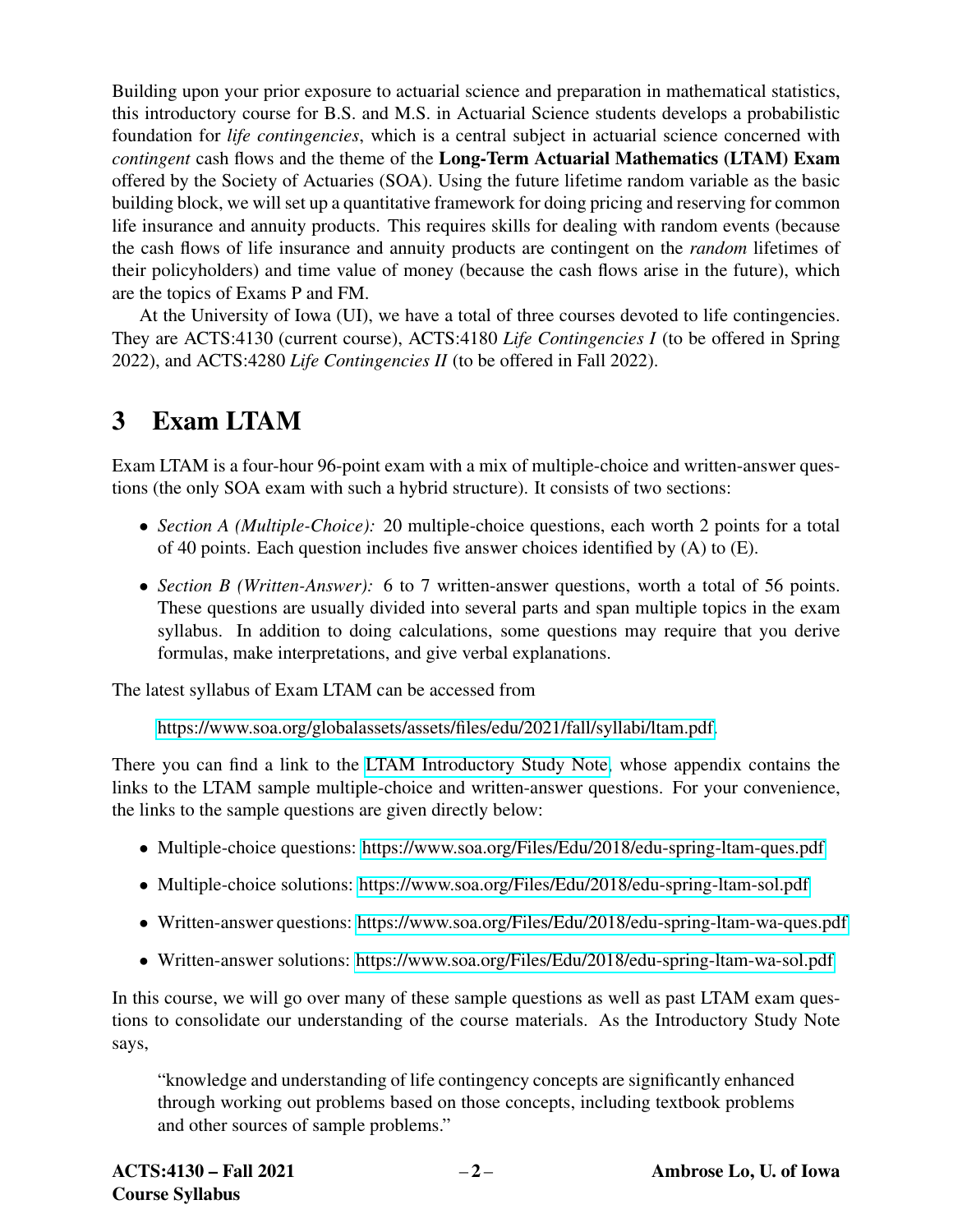# 4 Exams FAM, ALTAM, and ASTAM

On July 12, 2021, the SOA announced a few exam changes that will come into effect in Fall 2022. As a result of these changes, Exam LTAM will be administered for the last time in April 2022. Effective from Fall 2022, Exam LTAM and its short-term counterpart, Exam STAM, will be reorganized and replaced by shorter exams:

• *Fundamentals of Actuarial Mathematics* (FAM)

First offered in October 2022 and then every four months, this is a 3.5-hour multiple-choice exam with 40 questions evenly split between long-term and short-term topics. The exact syllabus of Exam FAM is not yet available, but it is expected that this new exam will cover the fundamental topics in the current LTAM and STAM exams. In other words, ACTS:4130 will prepare you for most of the materials on long-term actuarial mathematics in Exam FAM.

For two years (from October 2022 through June 2024), Exam FAM will be divided into two pieces, each being 1.75 hours with 20 multiple-choice questions. Candidates with credit for Exam LTAM only need to take the short-term half of Exam FAM (called FAM-S) and those with credit for Exam STAM only need to take the long-term half of Exam FAM (called FAM-L). Other candidates must take Exam FAM in its entirety.

• *Advanced Long-Term Actuarial Mathematics* (ALTAM) and *Advanced Short-Term Actuarial Mathematics* (ASTAM)

First offered in Spring 2023 and then twice per year, these two are written-answer exams with a duration of 2.5 to 3 hours. The SOA has made clear that the "questions [will be] modeled after those currently used on the written-answer portion of LTAM." It is expected that Exam ALTAM will cover the advanced topics in the current Exam LTAM (which you will learn in ACTS:4180-4280) and Exam ASTAM will cover the advanced topics in the current Exam STAM. The good news is:

You can choose to take either Exam ALTAM or Exam ASTAM, depending on which exam you like more (more precisely, hate less!).

More details about the forthcoming exam changes can be found here:

- <https://www.soa.org/education/general-info/asa-micro-credentials/>
- <https://www.soa.org/globalassets/assets/files/edu/asa-pathway-changes.pdf>

The following table shows the total amount of exam duration (which is generally proportional to the amount of exam material) for different combinations of exams:

| <b>Exam Combination</b>                       | <b>Exam Duration (hours)</b>                                      |
|-----------------------------------------------|-------------------------------------------------------------------|
| $LTAM + STAM$ (Current exams)                 | $4 + 3.5 = 7.5$                                                   |
| $LTAM + FAM-S$ (Partly new, partly old exams) | $4 + 1.75 = 5.75$                                                 |
| $STAM + FAM-L$ (Partly new, partly old exams) | $\vert 3.5 + 1.75 = 5.25$ (shortest and no WA questions!) $\vert$ |
| $FAM + ALTAM/ASTAM$ (New exams)               | $3.5 + 2.5 = 6$ or $3.5 + 3 = 6.5$                                |

Regardless of which exams you take, the unquestionable observation one can make is:

Your life will be easier as a result of the new exams, thanks to SOA's mercy!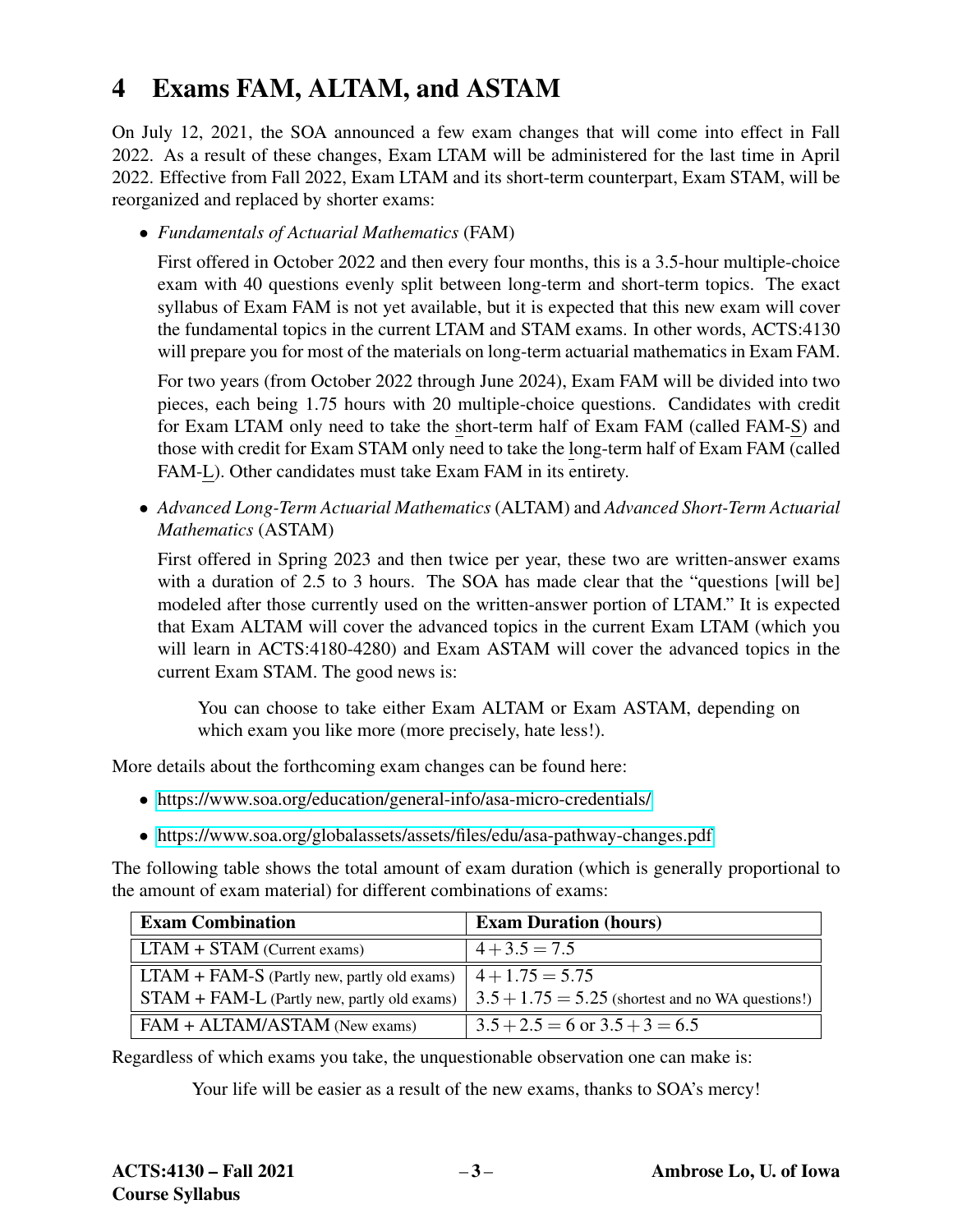# 5 Texts

There are no required textbooks in this course. We shall follow closely the instructor's comprehensive course notes, regarded as a mini-textbook, which will be made available on ICON (<http://icon.uiowa.edu>) chapter by chapter:

Lo, A., *Course Package for ACTS:4130 Quantitative Methods for Actuaries (Fall 2021 Edition)*.

These notes not only provide in-depth coverage of all important topics in the introductory part of Exam LTAM, but also present a wide variety of illustrative examples and practice problems for exam preparation. *Please print out and bring a copy of the relevant portions of the course notes for each class meeting.* During lectures, the instructor will provide a framework, cover the main ideas, point out subtleties, and go over representative examples with you. You should put down additional details, work out examples together with the instructor, and take supplementary notes to better understand concepts.

An optional text for this course is:

*Actuarial Mathematics for Life Contingent Risks* (3rd Edition), 2020, by D.C.M. Dickson, M.R. Hardy, H.R. Waters, Cambridge University Press. ISBN: 978-1-108-47808- 3.

This is the official textbook for Exam LTAM (and likely for Exams FAM and ALTAM as well) and a college-style textbook geared towards practical applications instead of exam preparation. Our course notes will cover the following required chapters with a much heavier emphasis on problem solving:

Chapter 2: Survival models Chapter 3: Life tables and selection Chapter 4: Insurance benefits Chapter 5: Annuities Chapter 6: Premium calculation (time permitting)

There is an accompanying solutions manual (*Solutions Manual for Actuarial Mathematics for Life Contingent Risks*) available for purchase.

# 6 Grading System

Assessment in this course comprises the following items:

• Attendance and Att[i](#page-3-0)tude:  $\pm \varepsilon \%$ <sup>i</sup>

You may choose to attend or not to attend classes, but everyone needs to be aware that unexcused absences from classes can adversely affect your final grade. It is also impossible for absentees to get a copy of the course material they miss, inquire about announcements made in class, or seek out-of-class help from the instructor. Likewise, your participation, preparedness, and work ethic may affect your final grade (positively or negatively).

<span id="page-3-0"></span><sup>&</sup>lt;sup>i</sup>In mathematics,  $\varepsilon$  usually denotes a small positive number.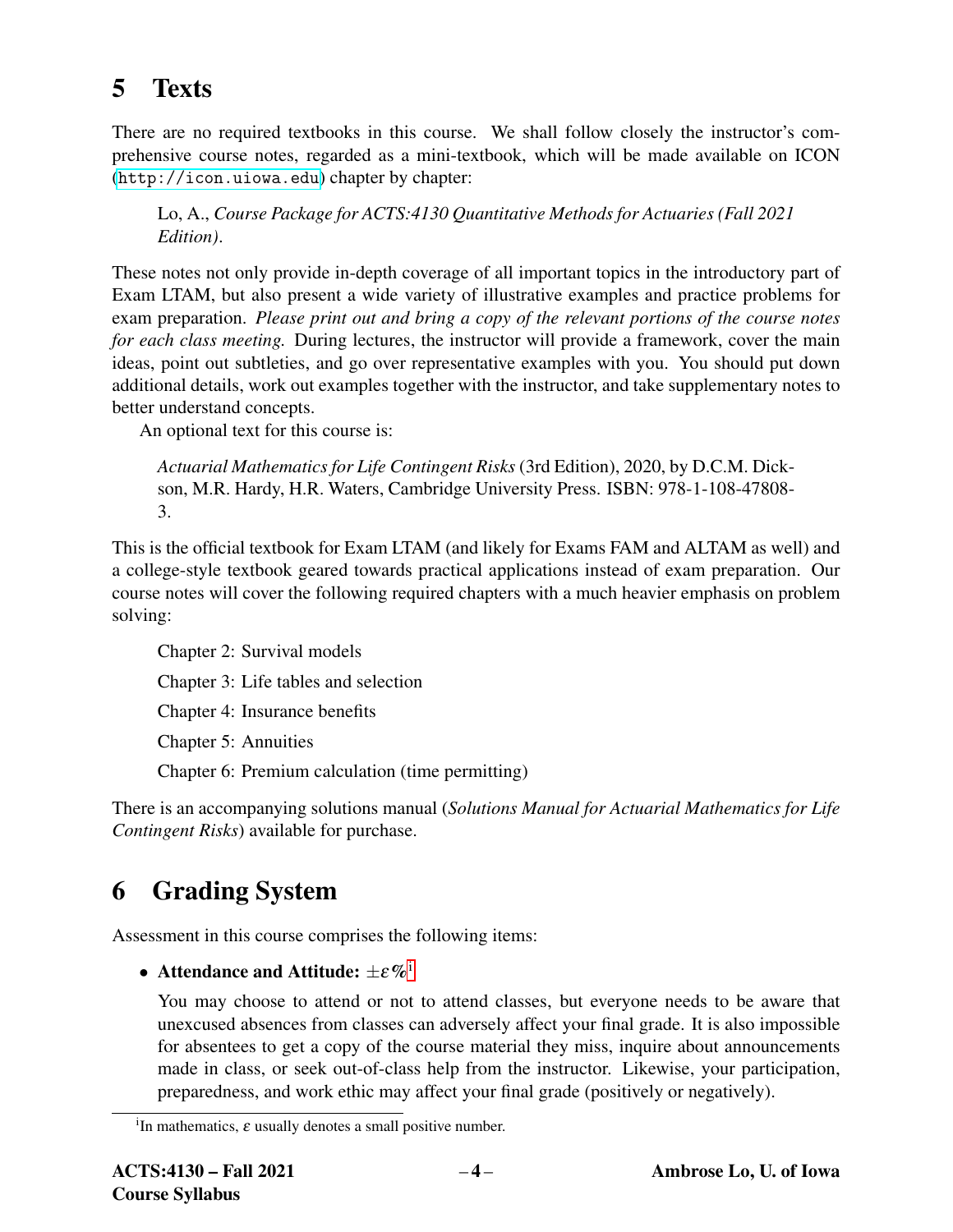# • Homework Assignments: 18%

There will be weekly homework assignments usually consisting of 5 to 7 end-of-chapter problems in the course package, assigned on Friday and due the following Friday. Please refer to the course schedule on pages 6 and 7. Any exceptions will be announced in class or on ICON. These assignments are central to consolidating your understanding of the course materials and are an integral part of this course. Late homework will be severely penalized (see the assignment instructions on ICON). For students' guidance, illustrative solutions will be posted on ICON shortly after each homework is due.

*A note on collaboration:* Discussion with other students on homework problems is allowed. However, you should always write up your own solutions.

# • Short Quizzes: 17%

There will be a total of six 15-minute quizzes held on Mondays (except Quiz 1). These quizzes are intended to motivate you to study regularly (instead of cramming just before the Midterm and Final Exams!) and will consist of relatively straightforward questions. The quiz with the lowest score will be dropped when it comes to computing the final grade. With this policy, missed quizzes due to illness cannot be made up under any circumstances.

# • Midterm Examination: 25%

There will be a 90-minute Midterm Examination to be held in the evening (6:30 p.m. – 8:00 p.m.) of October 25, 2021 (Monday) at W151 PBB testing Chapters 1, 2 and part of Chapter 3 of this course. It will consist of 12 to 15 multiple-choice questions similar in style to Exam LTAM/MLC problems and/or end-of-chapter problems in the course package. You will therefore find that problems from released SOA past/sample exams and the course package are useful in preparing for the Midterm Exam.

## • Final Examination:  $40\%$

A two-hour comprehensive Final Examination will take place in the week of December 13–17, 2021. Like the Midterm Exam, the Final Exam will comprise multiple-choice questions similar in style to Exam LTAM/MLC problems and/or end-of-chapter problems in the course package. The exact date and time will be announced by the Registrar in mid-September. Please do not plan your end-of-semester travel plans until the final exam schedule is made public. It is your responsibility to know the date, time, and place of the Final Exam.

All quizzes and exams in this course are closed-book. The LTAM exam tables (also available on the real LTAM exam) will be provided if needed, and you are not allowed to bring your own formula sheets (the same applies to all SOA exams as well!). Only calculators listed on Point 9 of the SOA exam rules and regulations/instructions ([https://www.soa.org/Files/Edu/](https://www.soa.org/Files/Edu/edu-rules-reg-instructions.pdf) [edu-rules-reg-instructions.pdf](https://www.soa.org/Files/Edu/edu-rules-reg-instructions.pdf)) are permitted.

A note on absence from exams. If, because of illness, you are unable to take any exams (not including quizzes) in this course as scheduled, you should inform the course instructor *within 24 hours* after the exam has ended and explain why you are medically unfit to take the exam on the scheduled date. Otherwise, a zero score will be awarded. Approval for absences for other reasons such as mandatory religious obligations, certain University activities, or unavoidable circumstances should be sought well in advance with documentation provided.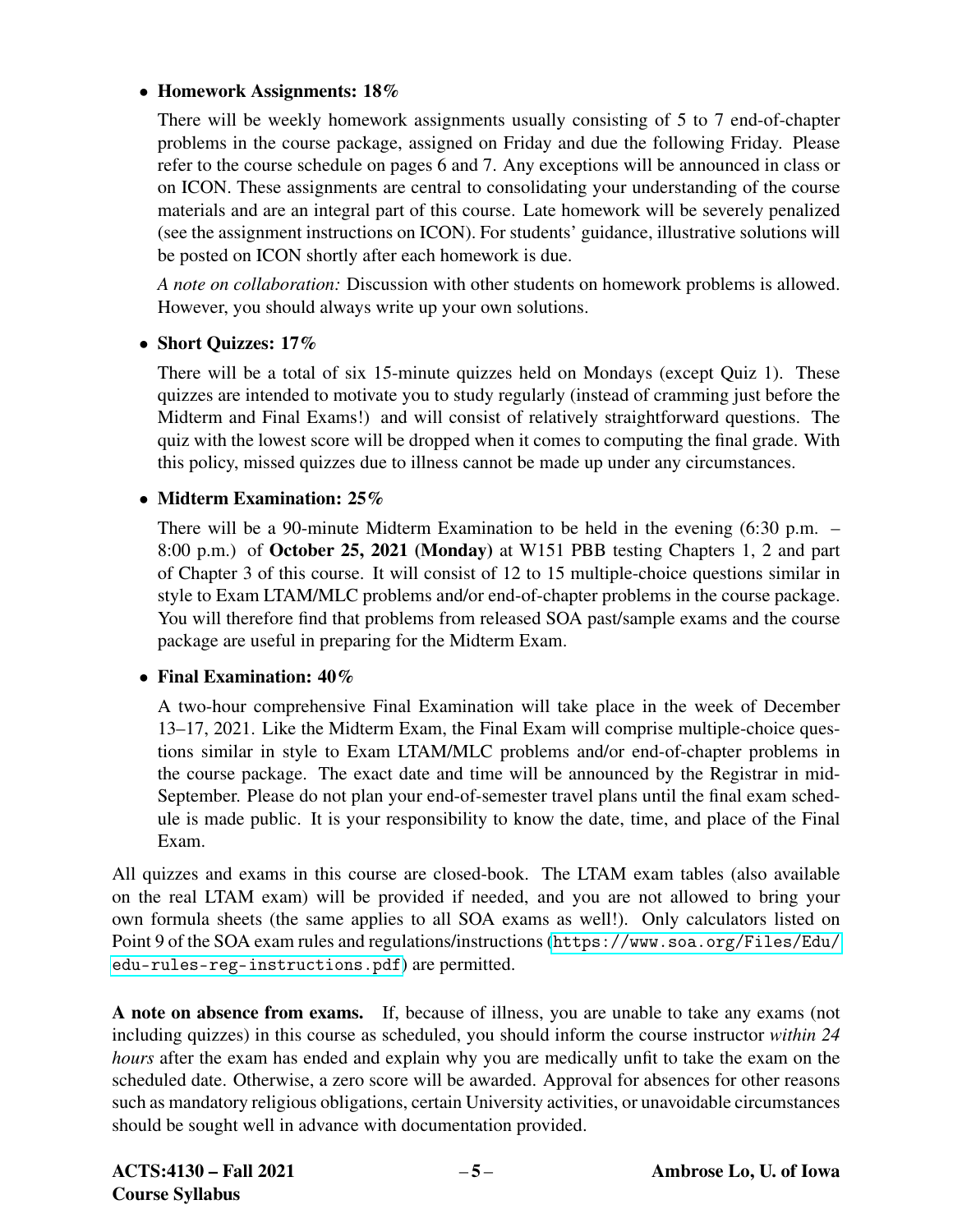Grading scheme. Plus/minus grades will be given in this course, and undergraduate and graduate students will be treated as two separate groups when it comes to assigning final grades. An *approximate* guide is as follows:

| <b>Undergraduate students</b> |          |   |          |      |           |
|-------------------------------|----------|---|----------|------|-----------|
| A-                            | [85, 90) | A | [90, 95) | $A+$ | [95, 100] |
| B-                            | [70, 75) | B | [75, 80) | $B+$ | [80, 85)  |
| $C-$                          | [55, 60) | C | [60, 65) | $C+$ | [65, 70)  |
| D-                            | [40, 45) | D | [45, 50) | D+   | [50, 55)  |
| F                             | [0, 40)  |   |          |      |           |

| <b>Graduate students</b> |            |   |            |      |             |
|--------------------------|------------|---|------------|------|-------------|
| $A-$                     | [86.5, 91) | A | [91, 95.5] | $A+$ | [95.5, 100] |
| $B-$                     | [73, 77.5] | B | [77.5, 82] | $B+$ | [82, 86.5]  |
| $C-$                     | [59.5, 64] | C | [64, 68.5) | C+   | [68.5, 73]  |
| D-                       | [46, 50.5) | D | [50.5, 55] | D+   | [55, 59.5]  |
| E                        | [0, 46)    |   |            |      |             |

These are not completely absolute scales and the instructor reserves the right to adjust the cutoffs, depending on the difficulty of the exams. Note that with this grading scheme you are not "graded on a curve" and so you are not competing with fellow students. Therefore, you are not penalized in any way for working together to better understand concepts and perform better in this course.

# IMPORTANT NOTE

- 1. A grade of  $C+$  or higher in this course is a prerequisite for ACTS:4180 (Life Contingencies I), which will be offered in Spring 2022.
- 2. This is not an easy course for most students. Each week you should spend at least 3 hours outside of class meetings reviewing the course notes and working on the end-of-section/chapter problems independently. It is fine to work harder, but working less is risky. Let me know if you encounter any problems with your learning.

# 7 Tentative Teaching, Assignment, and Quiz Schedule

Teaching Week | Lecture | Date | Topic (Refer to course package) 1 1 August 23, 2021 (Mon) Introduction and course overview August 25, 2021 (Wed) Chapter 1 August 27, 2021 (Fri) Chapter 1 2 | 4 | August 30, 2021 (Mon) | Chapter 1 September 1, 2021 (Wed) Chapter 1 September 3, 2021 (Fri) Chapter 1, Assignment 1 — September 6, 2021 (Mon) (University Holiday) September 8, 2021 (Wed) Chapter 1, Quiz 1 September 10, 2021 (Fri) Chapter 1, Assignment 2 9 September 13, 2021 (Mon) Chapter 1 September 15, 2021 (Wed) Chapter 1 September 17, 2021 (Fri) Chapter 2, Assignment 3

The tentative schedule below will be updated as needed as the semester unfolds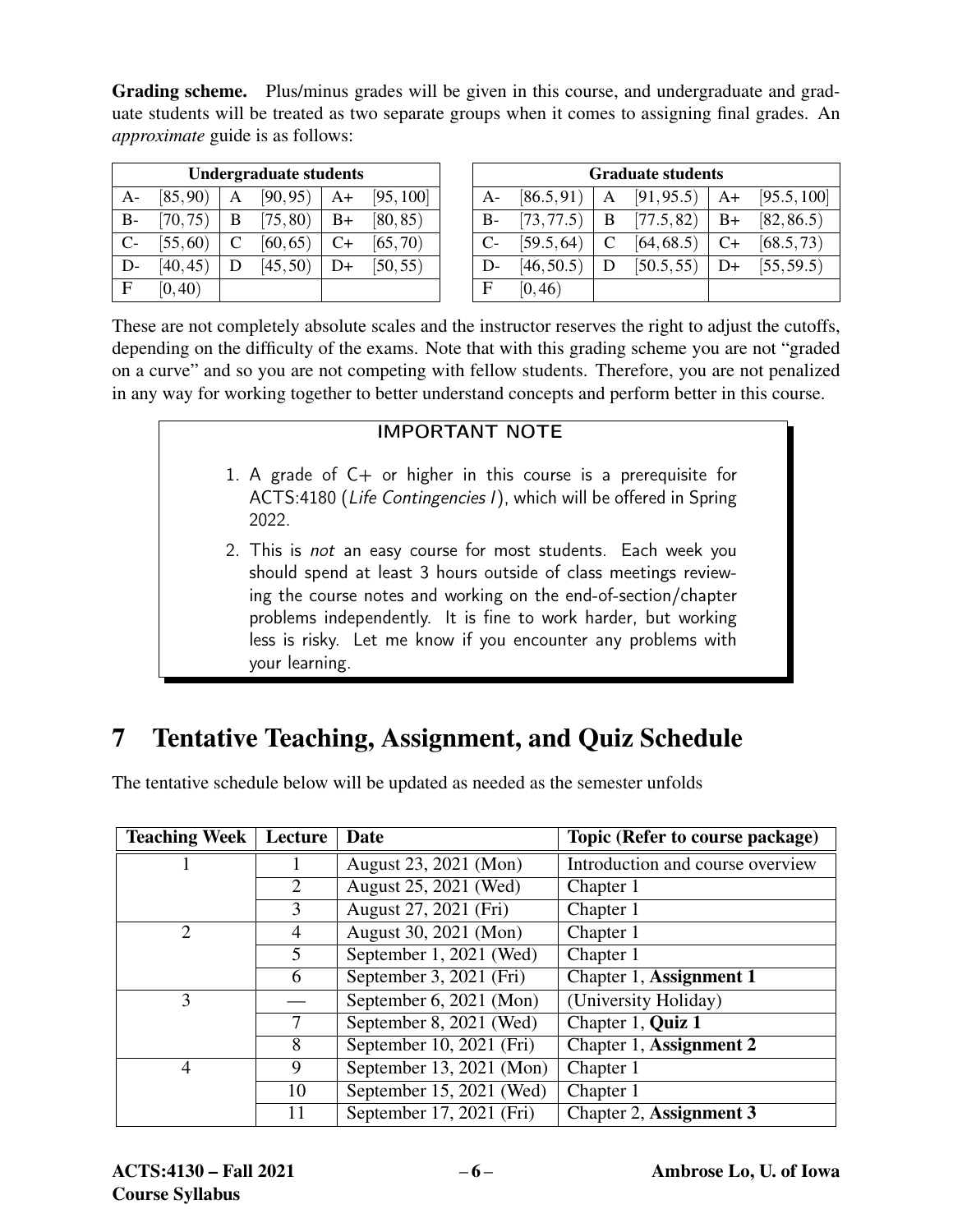| $\overline{5}$ | 12              | September 20, 2021 (Mon)             | Chapter 2, Quiz 2                 |
|----------------|-----------------|--------------------------------------|-----------------------------------|
| 13             |                 | September 22, 2021 (Wed)             | Chapter 2                         |
|                | 14              | September 24, 2021 (Fri)             | Chapter 2, Assignment 4           |
| 6              | 15              | September 27, 2021 (Mon)             | Chapter 2                         |
|                | 16              | September 29, 2021 (Wed)             | Chapter 2                         |
|                | 17              | October 1, 2021 (Fri)                | Chapter 2, Assignment 5           |
| $\tau$         | 18              | October 4, 2021 (Mon)                | Chapter 3, Quiz 3                 |
|                | 19              | October 6, 2021 (Wed)                | Chapter 3                         |
|                | 20              | October 8, 2021 (Fri)                | Chapter 3, Assignment 6           |
| $\overline{8}$ | 21              | October 11, 2021 (Mon)               | Chapter 3                         |
|                | 22              | October 13, 2021 (Wed)               | Chapter 3                         |
|                | 23              | October 15, 2021 (Fri)               | Chapter 3, Assignment 7           |
| 9              | 24              | October 18, 2021 (Mon)               | Chapter 3, Quiz 4                 |
|                | 25              | October 20, 2021 (Wed)               | Chapter 3                         |
|                | 26              | October 22, 2021 (Fri)               | Chapter 3, Assignment 8           |
| 10             |                 | October 25, 2021 (Mon)               | (No class. Midterm in evening!)   |
|                | 27              | October 27, 2021 (Wed)               | Chapter 3                         |
|                | $\overline{28}$ | October 29, 2021 (Fri)               | Chapter 3, Assignment 9           |
| 11             | 29              | November 1, 2021 (Mon) $11$          | Chapter 4                         |
|                | $\overline{30}$ | November 3, 2021 (Wed)               | Chapter 4                         |
|                | 31              | November 5, 2021 (Fri)               | Chapter 4, Assignment 10          |
| 12             | 32              | November 8, 2021 (Mon)               | Chapter 4, Quiz 5                 |
|                | 33              | November 10, 2021 (Wed)              | Chapter 4                         |
|                | 34              | November 12, 2021 (Fri)              | Chapter 4, Assignment 11          |
| 13             | 35              | November 15, 2021 (Mon)              | Chapter 4                         |
|                | 36              | November 17, 2021 (Wed)              | Chapter 4                         |
|                | $\overline{37}$ | November 19, 2021 (Fri)              | Chapter 4, Assignment 12          |
|                |                 | November 22, 2021 (Mon)              |                                   |
|                |                 | November 24, 2021 (Wed)              | (Thanksgiving Recess—No class!)   |
|                |                 | November 26, 2021 (Fri)              |                                   |
| 14             | 38              | November 29, 2021 $\overline{(Mon)}$ | Chapter 5, Quiz 6                 |
|                | 39              | December 1, 2021 (Wed)               | Chapter 5                         |
|                | 40              | December 3, 2021 (Fri)               | Chapter 5, Assignment 13          |
| 15             | 41              | December 6, 2021 (Mon)               | Chapter $\overline{5}$            |
|                | 42              | December 8, 2021 (Wed)               | Chapter 5                         |
|                | 43              | December 10, 2021 (Fri)              | <b>Chapter 5 and Final Review</b> |
|                |                 | December 13-17, 2021                 | <b>Final Examination</b>          |

<span id="page-6-0"></span>iiDrop date for undergraduates.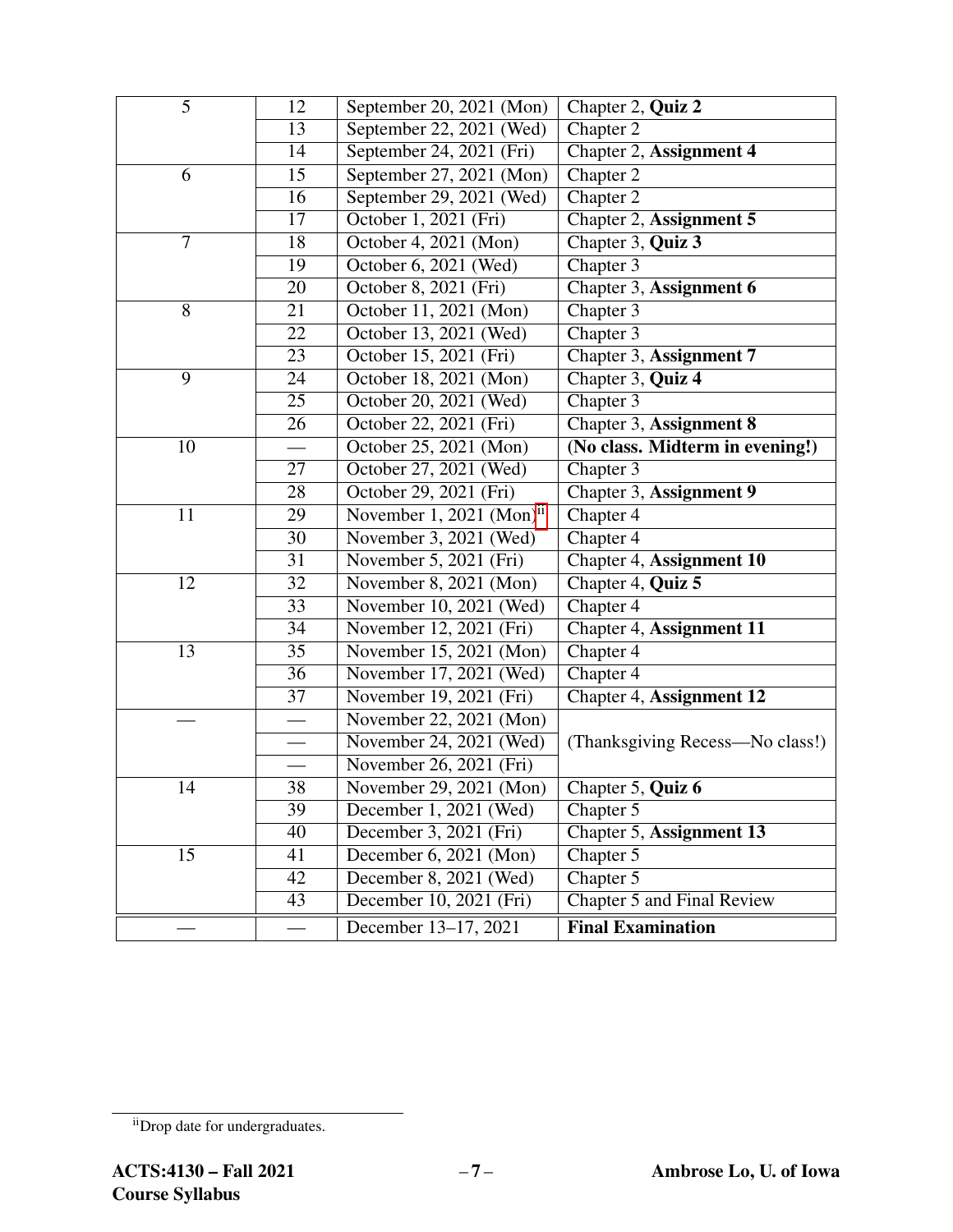# More about the Instructor ("Shameless" Self-introduction...)

. . . . . . . . . . . . . . . . . . . . . . . . . . . . . . . . . . . . . . . . . . . . . . . . . . . . . . . . . . . . . . . . . . . . . . . . . . . . . . . . . . . . . . . .

Professor Ambrose Lo, PhD, FSA, CERA, is currently Associate Professor of Actuarial Science with tenure at the Department of Statistics and Actuarial Science, The University of Iowa. He earned his B.S. in Actuarial Science (first class honors) and PhD in Actuarial Science from The University of Hong Kong in 2010 and 2014, respectively. He joined The University of Iowa as Assistant Professor of Actuarial Science in August 2014, and was tenured and promoted to Associate Professor in July 2019. His research interests lie in dependence structures, quantitative risk management as well as optimal (re)insurance. His research papers have been published in top-tier actuarial journals, such as *ASTIN Bulletin: The Journal of the International Actuarial Association*, *Insurance: Mathematics and Economics*, and *Scandinavian Actuarial Journal*.

Besides dedicating himself to actuarial research, Ambrose attaches equal importance to teaching, through which he nurtures the next generation of actuaries and serves the actuarial profession. He has taught courses on financial derivatives, mathematical finance, life contingencies, and statistics for risk modeling. In addition to coauthoring the *ACTEX Study Manual for SOA Exam SRM* (Fall 2021 Edition), he is also the sole author of the *ACTEX Study Manual for CAS Exam MAS-I* (Spring 2021 Edition), *ACTEX Study Manual for SOA Exam PA* (Fall 2021 Edition), and the textbook *Derivative Pricing: A Problem-Based Primer* (2018) published by Chapman & Hall/CRC Press. Although helping students pass actuarial exams is an important goal of his teaching, inculcating students with a thorough understanding of the subject and concrete problem-solving skills is always his top priority. In recognition of his exemplary teaching, Ambrose has received a number of awards and honors ever since he was a graduate student, including the 2012 Excellent Teaching Assistant Award from the Faculty of Science, The University of Hong Kong, public recognition in the *Daily Iowan* as a faculty member "making a positive difference in students' lives during their time at The University of Iowa" for six years in a row (2016 to 2021), and, most recently, the [2019-](https://clas.uiowa.edu/news/collegiate-teaching-award-honors-seven-college-liberal-arts-and-sciences-instructors#lo) [2020 Collegiate Teaching Award](https://clas.uiowa.edu/news/collegiate-teaching-award-honors-seven-college-liberal-arts-and-sciences-instructors#lo) from the College of Liberal Arts and Sciences, The University of Iowa.

. . . . . . . . . . . . . . . . . . . . . . . . . . . . . . . . . . . . . . . . . . . . . . . . . . . . . . . . . . . . . . . . . . . . . . . . . . . . . . . . . . . . . . . .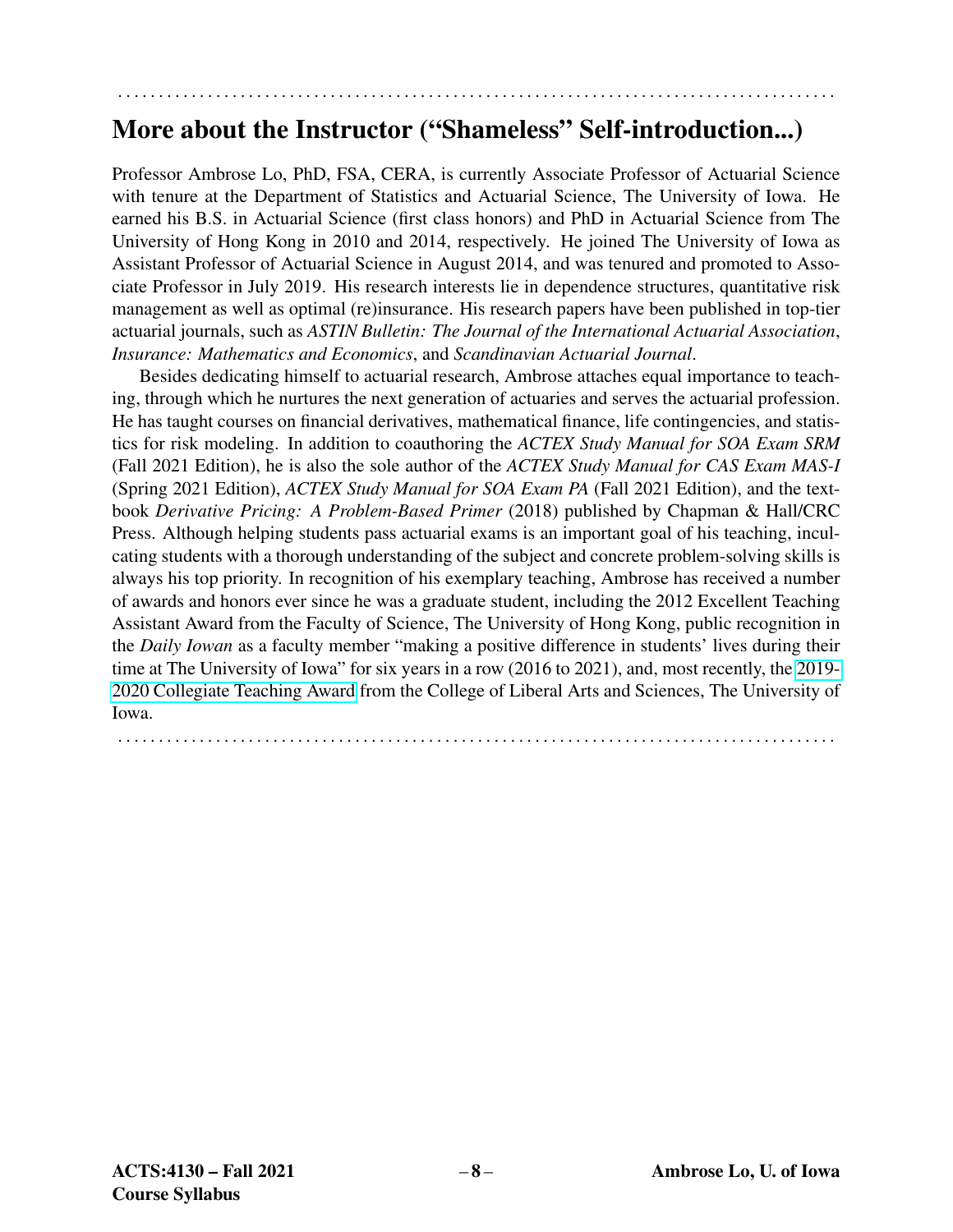## **COLLEGE OF LIBERAL ARTS AND SCIENCES Information for CLAS Undergraduates Fall 2021**

### **ATTENDANCE AND CLASSROOM EXPECTATIONS**

Students are responsible for attending class and for knowing an instructor's attendance policies, which vary by course and content area. All students are expected to attend class and to contribute to its learning environment in part by complying with University policies and directives regarding appropriate classroom behavior or other matters. **ABSENCES**

Students are responsible for communicating with instructors as soon they know that an absence might occur or as soon as possible in the case of an illness or an unavoidable circumstance. Students can use the CLAS absence form to help communicate with instructors who will decide if the absence is excused or unexcused; the form is located on ICON within the top banner under "Student Tools." Delays by students in communication with an instructor could result in a forfeit of what otherwise might be an excused absence (https://clas.uiowa.edu/students/handbook/attendance-absences).

#### **ABSENCES: ILLNESS, UNAVOIDABLE CIRCUMSTANCES, AND UNIVERSITY SPONSORED ACTIVITIES**

Students who are ill, in an unavoidable circumstance affecting academic work, or who miss class because of a University sponsored activity are allowed by UI policy to make up a missed exam. Documentation is required by the instructor except in the case of a brief illness. Students are responsible for communicating with instructors as soon as the absence is known (https://opsmanual.uiowa.edu/students/absences-class#8.1).

#### AB**SENCES: HOLY DAYS**

Reasonable accommodations are allowed for students whose religious holy days coincide with their classroom assignments, tests, and attendance if the student notifies the instructor in writing of any such religious Holy Day conflicts *within the first days of the semester and no later than the third week.* (See the UI Operations Manual, https://opsmanual.uiowa.edu/students/absences-class#8.2).

#### **ABSENCES: MILITARY SERVICE OBLIGATIONS**

Students absent from class due to U.S. veteran or U.S. military service obligations (including military service-related medical appointments, military orders, and National Guard Service obligations) must be excused without penalty. Instructors must make reasonable accommodations to allow students to make-up exams or other work. Students must communicate with their instructors about the expected possibility of missing class as soon as possible. (For more information, see https://opsmanual.uiowa.edu/iv-8-absences-class%C2%A0-0).

### **ACADEMIC MISCONDUCT**

All undergraduates enrolled in courses offered by CLAS have in essence agreed to the College's Code of Academic Honesty. Academic misconduct affects a student's grade and is reported to the College which applies an additional sanction, such as suspension. Outcomes about misconduct are communicated through UI email (https://clas.uiowa.edu/students/handbook/academic-fraud-honor-code).

# **ACADEMIC ACCOMMODATIONS FOR STUDENTS WITH DISABILITIES**

UI is committed to providing an educational experience that is accessible to all students. A student may request academic accommodations for a disability (such as a mental health, attention, learning, vision, and a physical or health-related condition) through the Student Disability Services (SDS) office. The student is responsible for discussing specific accommodations with the instructor. Note that accommodations are not granted retroactively but from the time of the student's request to the instructor onward; additionally, accommodations must be requested at least two weeks in advance of the related assignment or exam (https://sds.studentlife.uiowa.edu/).

### **CLASS RECORDINGS: PRIVACY AND SHARING**

Course lectures and discussions are sometimes recorded or live-streamed. These are only available to students registered for the course and the intellectual property of the faculty member. These materials may not be shared or reproduced without the explicit written consent of the instructors. Students may not share these recordings with those who are not enrolled in the course; likewise, students may not upload recordings to any other online environment. Doing so is a breach of the Code of Student Conduct and could be a violation of the Federal Education Rights and Privacy Act (FERPA); also see https://dos.uiowa.edu/policies/code-of-student-life/.